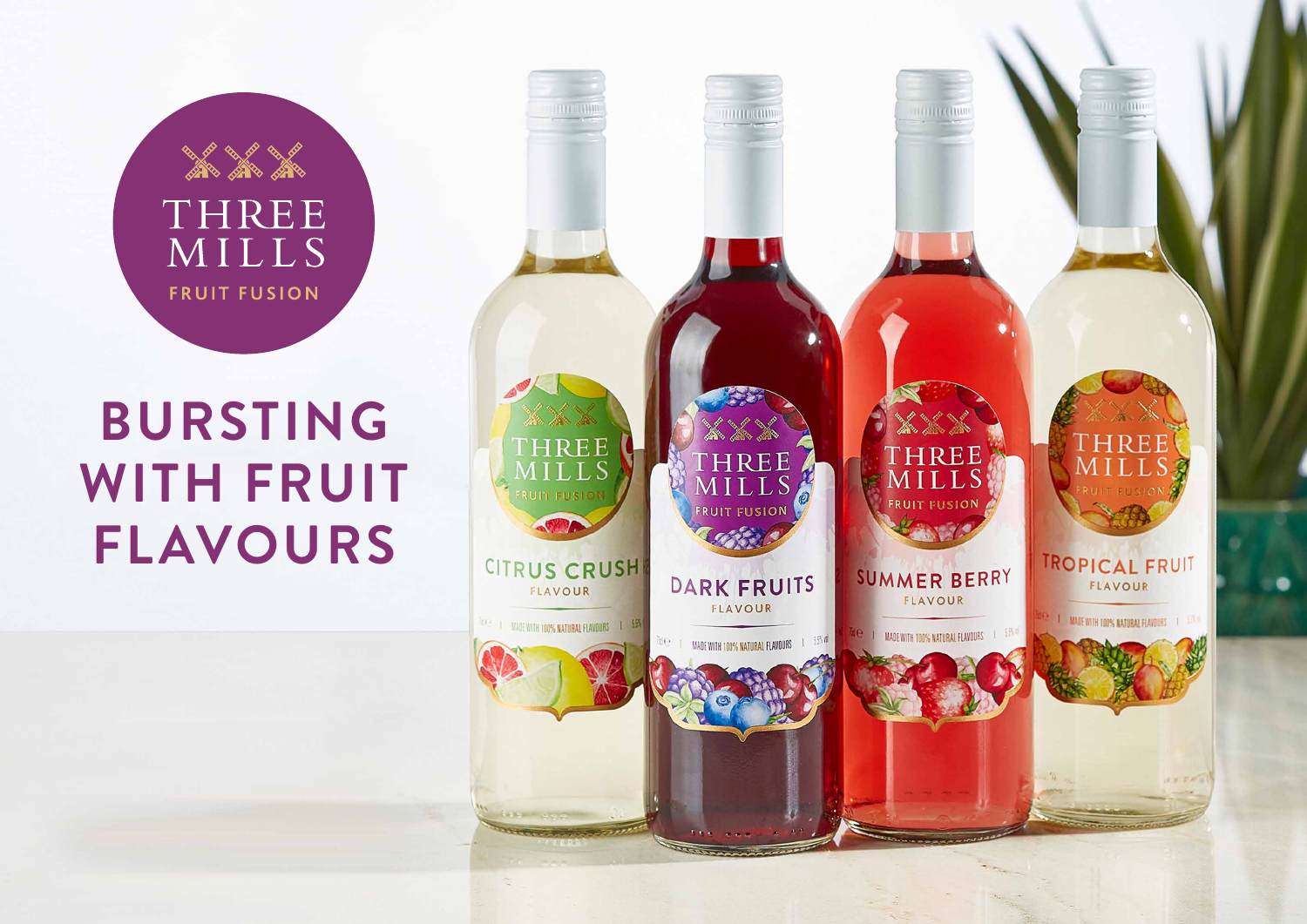

#### **Three Mills Fruit Fusion Summer Berry** British Wine



# **Key Information**

| Origin           | British Wine.                        |
|------------------|--------------------------------------|
|                  | Made with imported grape juice.      |
| <b>ABV</b>       | 5.5% (4.1 units per 75cl bottle      |
|                  | & 0.7 units per 125ml glass).        |
| <b>Allergens</b> | Contains sulphites.                  |
|                  | Suitable for vegetarians and vegans. |
| <b>Formats</b>   | 75cl, 18.7cl                         |



#### **About**

These fantastically light and fruity wines have been Crafted in our Norfolk Winery for summer vibes year round.

#### **Tasting Notes**

This delightful rosé is bursting with delicious vibrant aromas of raspberry, strawberry and cherry, with a refreshing finish. Delicious served chilled just by itself or as a spritzer with soda water, lemonade or tonic. Perfect with savoury nibbles, fresh fruit.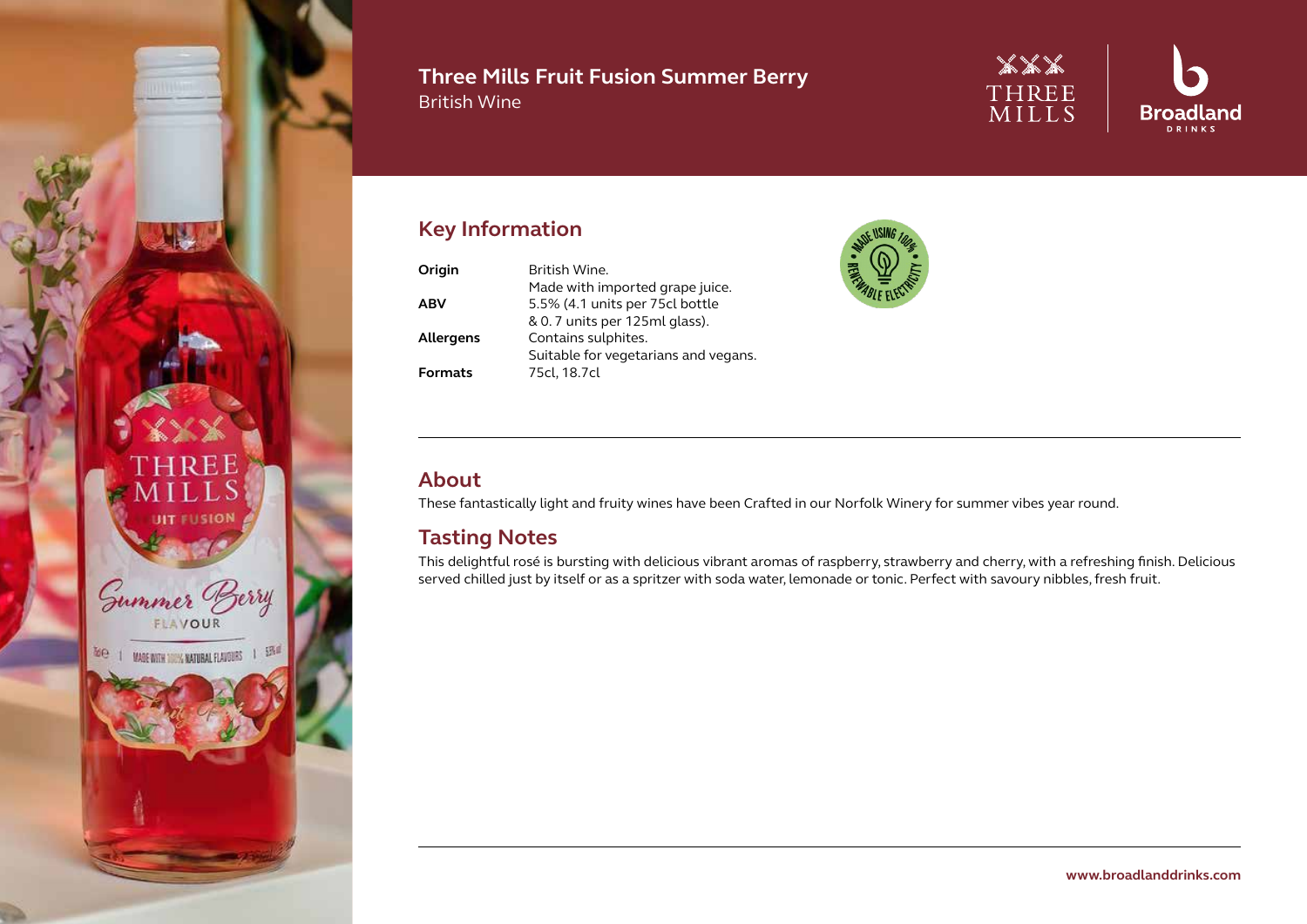

#### **Three Mills Fruit Fusion Tropical Fruit** British Wine



# **Key Information**

| Origin           | <b>Rritish Wine.</b>                 |
|------------------|--------------------------------------|
|                  | Made with imported grape juice.      |
| <b>ABV</b>       | 5.5% (4.1 units per 75cl bottle      |
|                  | & 0.7 units per 125ml glass).        |
| <b>Allergens</b> | Contains sulphites.                  |
|                  | Suitable for vegetarians and vegans. |
| <b>Formats</b>   | 75cl, 18.7cl                         |



#### **About**

These fantastically light and fruity wines have been Crafted in our Norfolk Winery for summer vibes year round.

#### **Tasting Notes**

Bursting with glorious ripe fruit flavours of pineapple, mango and exotic tropical fruits, with a zesty finish. Delicious served chilled just by itself, with ice or as a spritzer with soda water, lemonade or tonic. Pair it with fresh fruit or savoury nibbles.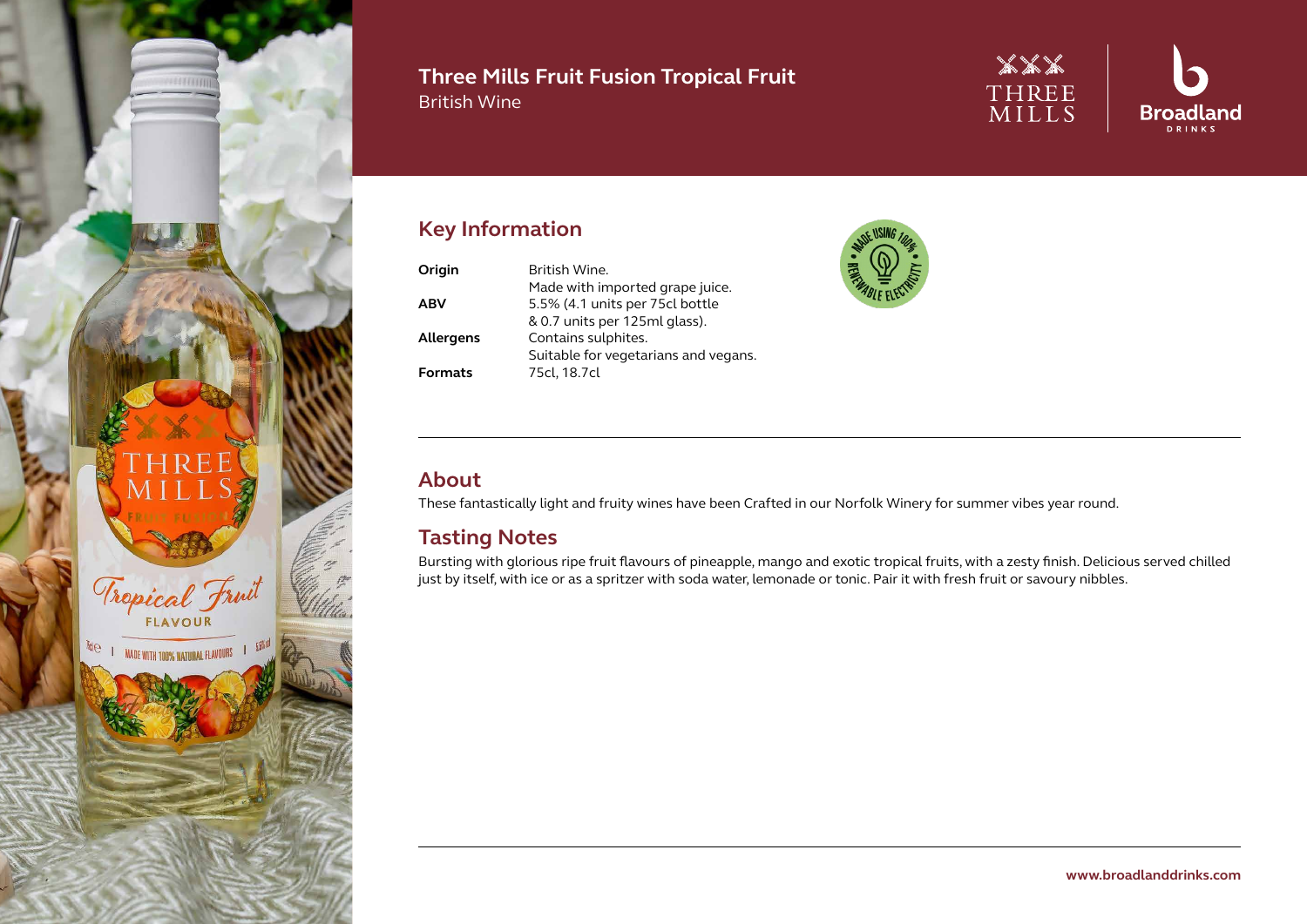

#### **Three Mills Fruit Fusion Dark Fruits** British Wine



# **Key Information**

| Origin           | British Wine.                        |
|------------------|--------------------------------------|
|                  | Made with imported grape juice.      |
| <b>ABV</b>       | 5.5% (4.1 units per 75cl bottle      |
|                  | & 0.7 units per 125ml glass).        |
| <b>Allergens</b> | Contains sulphites.                  |
|                  | Suitable for vegetarians and vegans. |
| <b>Formats</b>   | 75cl                                 |



#### **About**

These fantastically light and fruity wines have been Crafted in our Norfolk Winery for summer vibes year round.

#### **Tasting Notes**

Enjoy the intense fruit flavours of black cherry, blackberry and blueberries for refreshingly good times made at home. Best served chilled or as a long drink over ice.